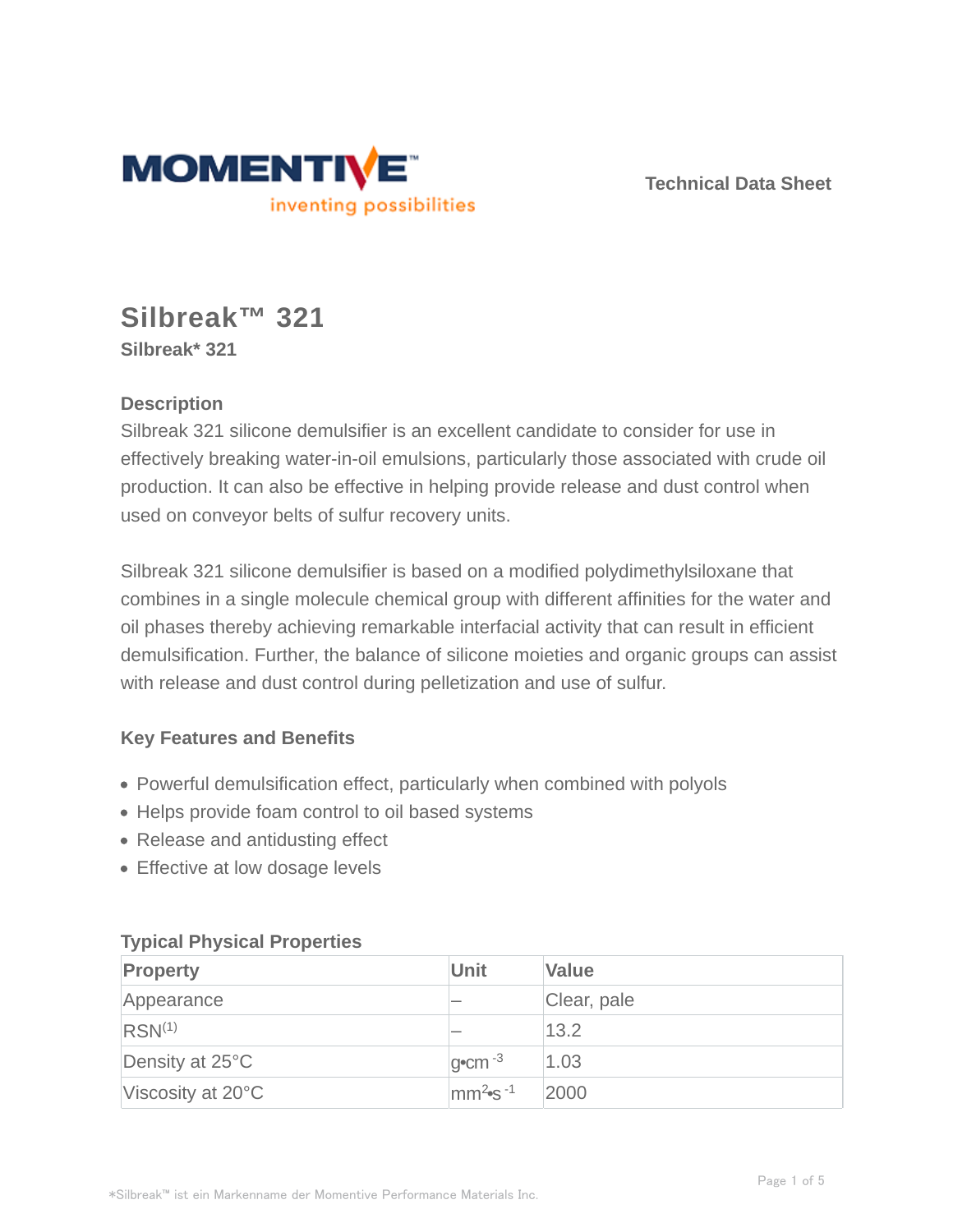| <b>Flash Point Pensky-Martens</b><br>Closed Cup ASTM D-93 | $^{\circ}C$ | 135                                                                       |
|-----------------------------------------------------------|-------------|---------------------------------------------------------------------------|
| Solubility                                                |             | Aromatic hydrocarbons,<br>higher alcohols and water<br>(steam condensate) |

The RSN value was determined experimentally.

1) Established using toluene/dimethoxyethane solution as described in the reference J. Wu et al. Colloids and Surfaces A: 232 (2004) 229-237.

Typical data are average data and actual values may vary. Typical data shall not be used as product specifications.

## **Product Usage**

## **Demulsification**

As with many Silbreak demulsifiers, Silbreak 321 silicone demulsifier is not intended to replace organic demulsifiers. Rather it should be blended with organic demulsifiers at levels ranging from 2 to 25% to boost the effect or clean up the separated water.

Silbreak 321 silicone demulsifier generally shows strong synergies with organic polyols. At levels as low as 2%, it can contribute to the clarity of the separated water. It is particularly effective on medium and heavy crudes and, when combined with polyols, it generally shows demulsification activity at lower temperatures.

### **Release / Antidusting**

Silbreak 321 silicone demulsifier can typically act as a release and antidusting agent during sulfur pelletization or pastillation to prevent pastille damage during discharge and hence produce premium quality pastilles. It may also contribute to a better slurry formation during the Sul-Flow process.

Silbreak 321 silicone demulsifier is soluble in water at temperatures below 40°C. It is recommended that a 5-8 weight % solution of Silbreak 321 silicone demulsifier be prepared in water or steam condensate and applied continuously, best as a thin film, by means of a roller system or spray, onto the steel belt coolers before the dropper. Effective release, better pellet shape and improved separation from the conveyor belt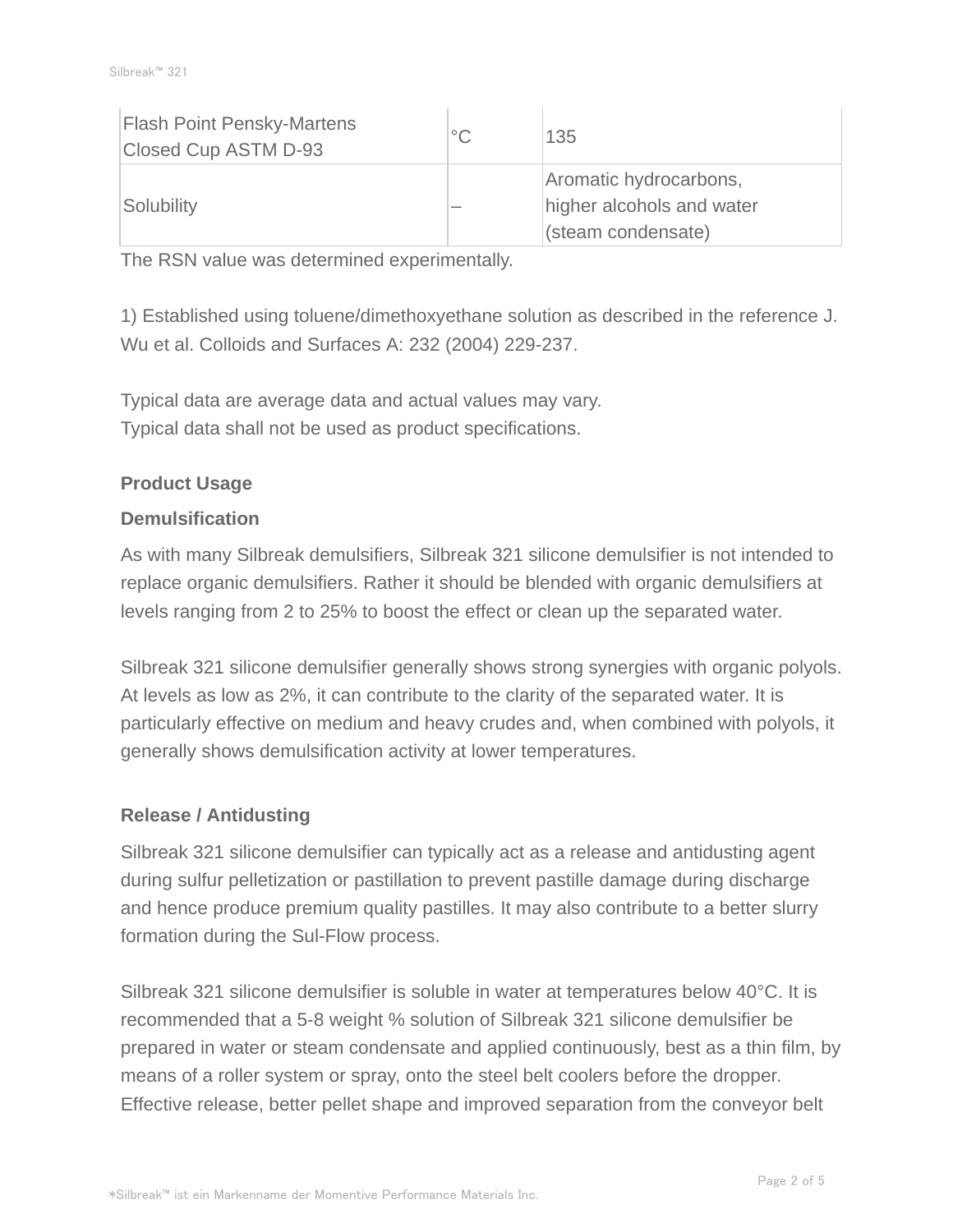may be observed even at high belt speeds, with low and medium viscosity molten sulfur liquids. If the Silbreak 321 silicone demulsifier solution is to be stored for a period longer than two days, it is recommended that a biocide be added to prevent loss of performance.

#### **Patent Status**

Nothing contained herein shall be construed to imply the nonexistence of any relevant patents or to constitute the permission, inducement or recommendation to practice any invention covered by any patent, without authority from the owner of the patent.

#### **Product Safety, Handling and Storage**

Silbreak 321 silicone demulsifier is best stored at temperatures between 0° and 35°C to facilitate ease of handling, but storage at lower or higher temperatures will not typically affect its subsequent performance.

Customers should review the latest Safety Data Sheet (SDS) and label for product safety information, safe handling instructions, personal protective equipment if necessary, emergency service contact information, and any special storage conditions required for safety. Momentive Performance Materials (MPM) maintains an aroundthe-clock emergency service for its products. SDS are available at www.momentive.com or, upon request, from any MPM representative. For product storage and handling procedures to maintain the product quality within our stated specifications, please review Certificates of Analysis, which are available in the Order Center. Use of other materials in conjunction with MPM products (for example, primers) may require additional precautions. Please review and follow the safety information provided by the manufacturer of such other materials.

#### **Limitations**

Customers must evaluate Momentive Performance Materials products and make their own determination as to fitness of use in their particular applications.

**Contact Information** Email commercial.services@momentive.com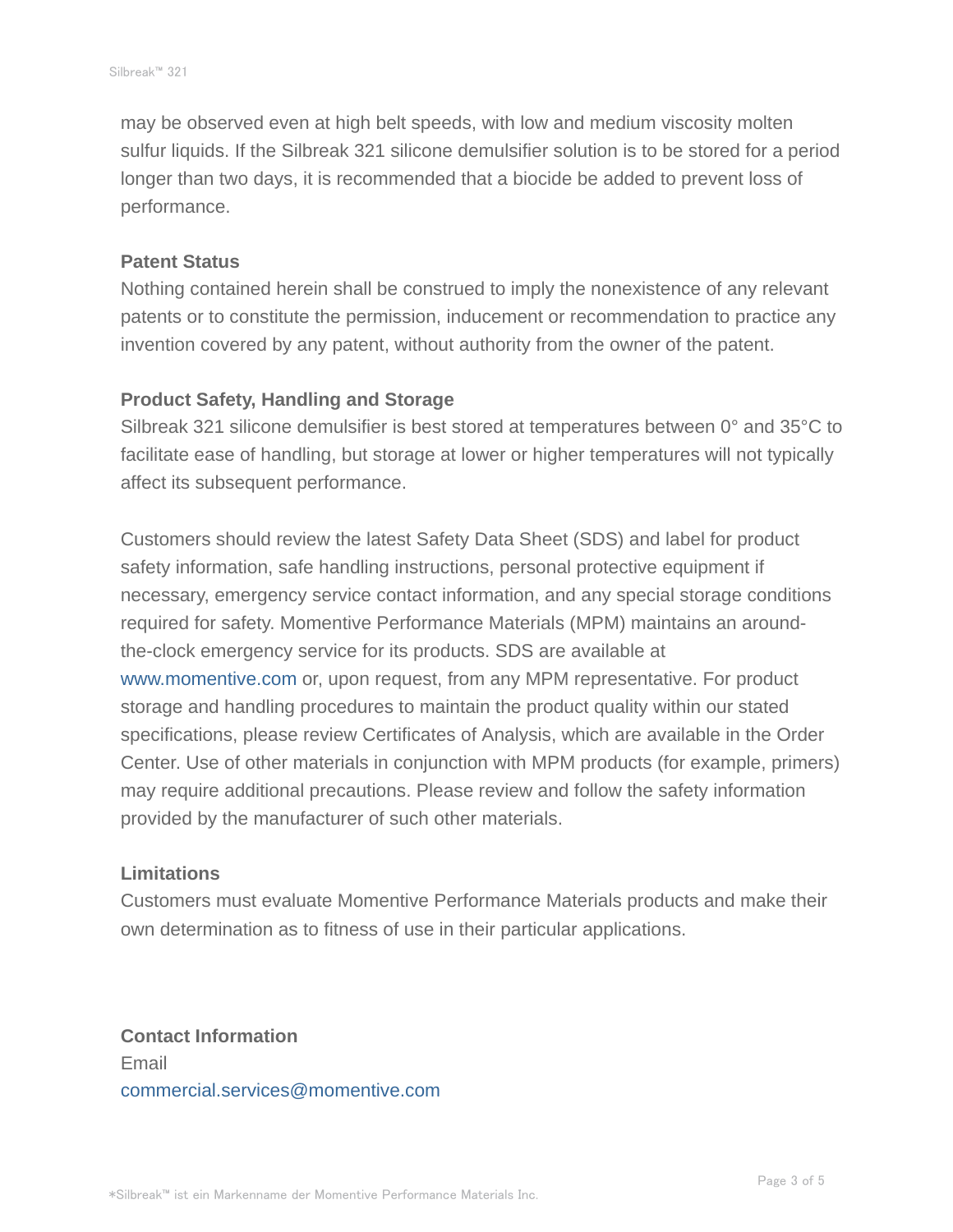| <b>Latin America</b> | <b>EMEAI- Europe, Middle</b><br>East, Africa & India | <b>ASIA PACIFIC</b> |
|----------------------|------------------------------------------------------|---------------------|
| <b>Brazil</b>        | <b>Europe</b>                                        | <b>China</b>        |
| +55 11 4534 9650     | +390510924300                                        | 800 820 0202        |
| <b>Direct Number</b> | Direct number                                        | Toll free           |
|                      |                                                      | +86 21 3860 4892    |
|                      |                                                      | Direct number       |
| <b>Mexico</b>        | India, Middle East &                                 | Japan               |
| +52 55 2169 7670     | <b>Africa</b>                                        | +81 3 5544 3111     |
| Direct Number        | + 91 44 71212207                                     | Direct number       |
|                      | Direct number*                                       |                     |
|                      | *All Middle Eastern                                  | <b>Korea</b>        |
|                      | countries, Africa, India,                            | +82 2 6201 4600     |
|                      |                                                      |                     |

For literature and technical assistance, visit our website at: www.momentive.com

### **DISCLAIMER:**

**THE MATERIALS, PRODUCTS AND SERVICES OF MOMENTIVE PERFORMANCE MATERIALS INC. AND ITS SUBSIDIARIES AND AFFILIATES (COLLECTIVELY "SUPPLIER"), ARE SOLD SUBJECT TO SUPPLIER'S STANDARD CONDITIONS OF SALE, WHICH ARE INCLUDED IN THE APPLICABLE DISTRIBUTOR OR OTHER SALES AGREEMENT, PRINTED ON THE BACK OF ORDER ACKNOWLEDGMENTS AND INVOICES, AND AVAILABLE UPON REQUEST. ALTHOUGH ANY INFORMATION, RECOMMENDATIONS, OR ADVICE CONTAINED HEREIN IS GIVEN IN GOOD FAITH, SUPPLIER MAKES NO WARRANTY OR GUARANTEE, EXPRESS OR IMPLIED, (i) THAT THE RESULTS DESCRIBED HEREIN WILL BE OBTAINED UNDER END-USE CONDITIONS, OR (ii) AS TO THE EFFECTIVENESS OR SAFETY OF ANY DESIGN INCORPORATING ITS PRODUCTS, MATERIALS, SERVICES, RECOMMENDATIONS OR ADVICE. EXCEPT AS PROVIDED IN SUPPLIER'S STANDARD CONDITIONS OF SALE, SUPPLIER AND ITS REPRESENTATIVES SHALL IN NO EVENT BE RESPONSIBLE FOR ANY LOSS RESULTING FROM ANY USE OF ITS MATERIALS, PRODUCTS OR SERVICES DESCRIBED HEREIN.** Each user bears full responsibility for making